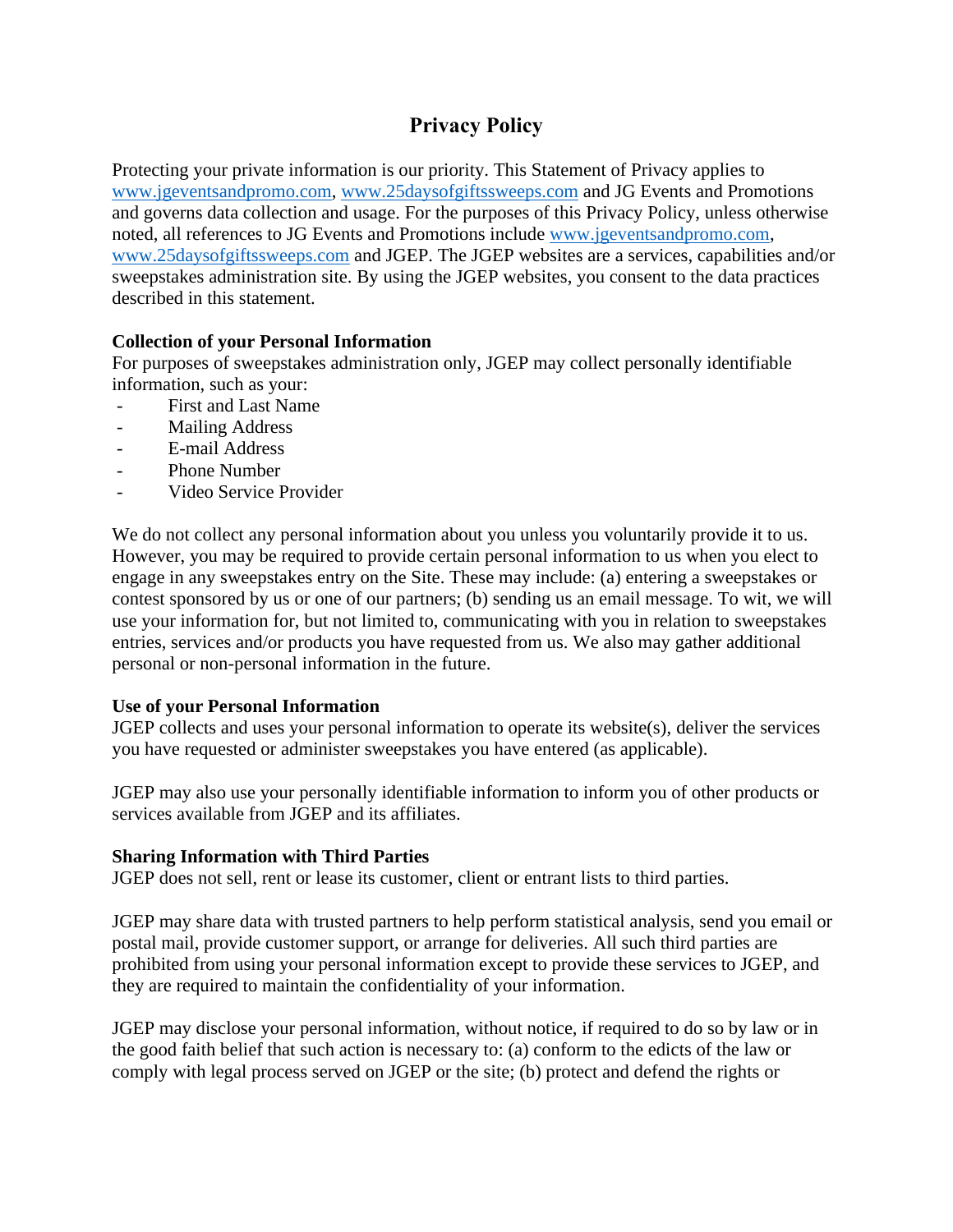property of JGEP; and/or (c) act under exigent circumstances to protect the personal safety of users of JGEP, or the public.

#### **Automatically Collected Information**

Information about your computer hardware and software may be automatically collected by JGEP. This information can include: your IP address, browser type, domain names, access times and referring website addresses. This information is used for the operation of the service, to maintain quality of the service, and to provide general statistics regarding use of the JGEP website.

#### **Links**

These websites may contains links to other sites. Please be aware that we are not responsible for the content or privacy practices of such other sites. We encourage our users to be aware when they leave our site and to read the privacy statements of any other site that collects personally identifiable information.

#### **Security of your Personal Information**

JGEP secures your personal information from unauthorized access, use, or disclosure. JGEP uses the following methods for this purpose:

- SSL Protocol

When personal information is transmitted to other websites, it is protected through the use of encryption, such as the Secure Sockets Layer (SSL) protocol.

We strive to take appropriate security measures to protect against unauthorized access to or alteration of your personal information. Unfortunately, no data transmission over the Internet or any wireless network can be guaranteed to be 100% secure. As a result, while we strive to protect your personal information, you acknowledge that: (a) there are security and privacy limitations inherent to the Internet which are beyond our control; and (b) security, integrity, and privacy of any and all information and data exchanged between you and us through this Site cannot be guaranteed.

## **Right to Deletion**

Subject to certain exceptions set out below, on receipt of a verifiable request from you, we will:

- Delete your personal information from our records; and
- Direct any service providers to delete your personal information from their records.

Please note that we may not be able to comply with requests to delete your personal information if it is necessary to:

• Complete the transaction for which the personal information was collected, fulfill the terms of a written warranty or product recall conducted in accordance with federal law, provide a good or service requested by you, or reasonably anticipated within the context of our ongoing business relationship with you, or otherwise perform a contract between you and us;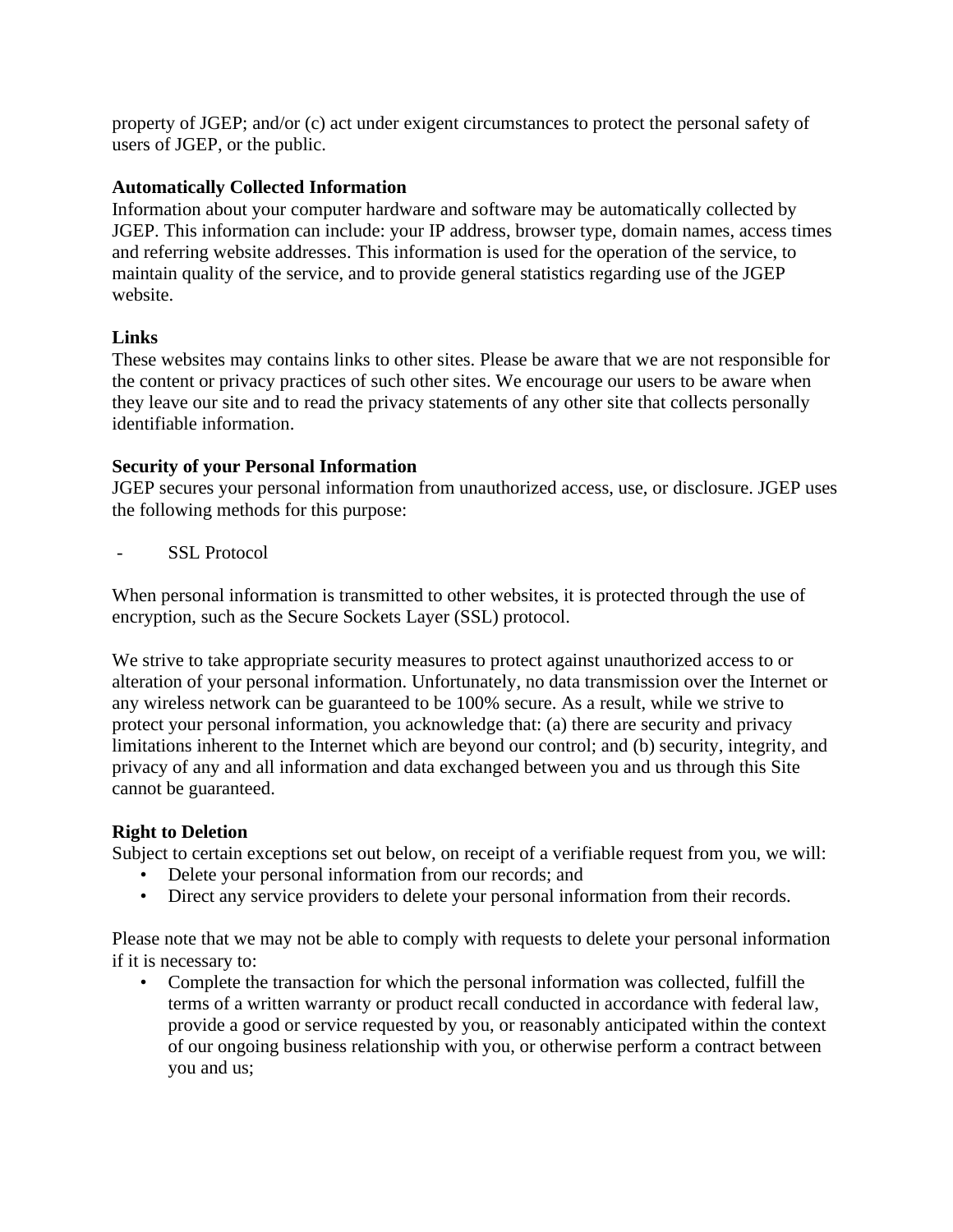- Detect security incidents, protect against malicious, deceptive, fraudulent, or illegal activity; or prosecute those responsible for that activity;
- Debug to identify and repair errors that impair existing intended functionality;
- Exercise free speech, ensure the right of another consumer to exercise his or her right of free speech, or exercise another right provided for by law;
- Comply with the California Electronic Communications Privacy Act;
- Engage in public or peer-reviewed scientific, historical, or statistical research in the public interest that adheres to all other applicable ethics and privacy laws, when our deletion of the information is likely to render impossible or seriously impair the achievement of such research, provided we have obtained your informed consent;
- Enable solely internal uses that are reasonably aligned with your expectations based on your relationship with us;
- Comply with an existing legal obligation; or
- Otherwise use your personal information, internally, in a lawful manner that is compatible with the context in which you provided the information.

# **Children Under Thirteen**

JGEP does not knowingly collect personally identifiable information from children under the age of thirteen. If you are under the age of thirteen, you must ask your parent or guardian for permission to use these websites.

# **E-mail Communications**

From time to time, JGEP may contact you via email for the purpose of providing announcements, promotional offers, alerts, confirmations, surveys, and/or other general communication.

If you would like to stop receiving marketing or promotional communications via email from JGEP, you may opt out of such communications by replying STOP to info@jgeventsandpromo.com.

## **External Data Storage Sites**

We may store your data on servers provided by third party hosting vendors with whom we have contracted.

## **Changes to this Statement**

JGEP reserves the right to change this Privacy Policy from time to time. We will notify you about significant changes in the way we treat personal information by sending a notice to the primary email address specified in your account, by placing a prominent notice on our site, and/or by updating any privacy information on this page. Your continued use of the Site and/or Services available through this Site after such modifications will constitute your: (a) acknowledgment of the modified Privacy Policy; and (b) agreement to abide and be bound by that Policy.

## **Contact Information**

JGEP welcomes your questions or comments regarding this Statement of Privacy. If you believe that JGEP has not adhered to this Statement, please contact JGEP at: